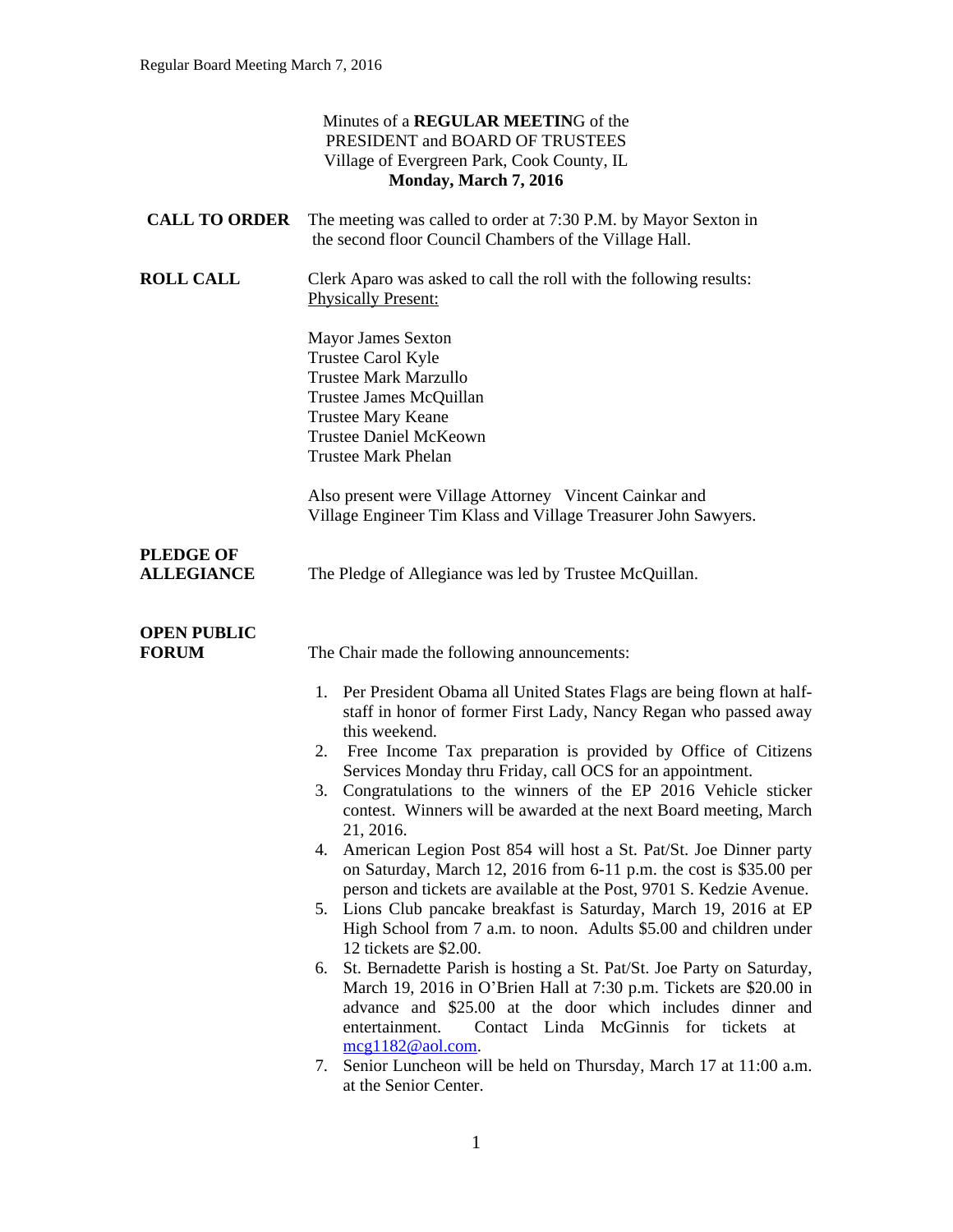- 8. EP Rec. Dept. Candlelight Theater presents the comedy " Jerry Finnegan's Sister" for two performances; Saturday, March 19 at 7:00 p.m. and Sunday afternoon March 20, at 3:00 p.m. at the Senior Center. Tickets available at the Community Center.
- 9. Fraternal Order of Police Ep lodge #27 "Fish and Sports Show" will be held on Friday, March 18, 2016 at Bourbon street. Tickets are available at the EP Police Department or at the door.
- 10. Annual March for Meg 5K Run / Walk is Saturday, march 26, 2016. More information can be found on the website [www.march4meg.com.](http://www.march4meg.com)
- 11. Green Yard Waste Can pick up begins the week of March 28, 2016.
- 12. Reserve your spot for "Memories to Go" Village wide garage sale. The event is Saturday, May 7, 2016 at Yukich Field. Applications are available at the Community Center and the Village Hall and on line at [www.evergreen](http://www.evergreen) park-ill.com.
- 13. The Chair wished a special Happy 99<sup>th</sup> Birthday to Tony Yukich, former Village Trustee. The Chair stated the two most influential men in his life were born in 1917. His father Jack and Tony, whom he considers his political Godfather.

He invited everyone to celebrate with Tony for cake and coffee after tonight's meeting in Council Chambers. Also there will be a continued birthday celebration for Tony at the Senior Council Meeting on March 17, 2016. The audience gave him a hearty round of applause.

14. The Chair noted the State is no longer funding electronic recycling and he wants to discuss the costs to maintain the Village electronic center to the Village with Gavin Yeaman and Bill Lorenz (when he returns).

#### **OPEN PUBLIC**

Mr. Pete Zic, 9200 Block of Albany questioned why there are so many stop signs on 91<sup>st</sup> Street. The Chair responded it is due to requests from parents of children near the school. The signs help slow vehicle traffic and keep the children safe.

**OPEN PUBLIC** Carl McFerrin, the Contract Compliance Officer for DeBartolo and Lormax Stern gave an update on the demolition and construction progress at the former Plaza site. He added they are an inclusive company and per the contract with the Village are looking to hire and use local businesses, minorities and women. The Chair commended Mr. McFerrin on the construction and demo work being done. The Chair stated the Village is committed to minority diversity on this project.

> Reverend Joseph Pughsley, 3800 W. 95<sup>th</sup> Street, introduced himself, on behalf of the Sacred Mountain International Christian Center and offered volunteer services to the Village.

#### **REGULAR AGENDA Motion by Trustee Phelan second by Trustee Marzullo** to waive the reading of the minutes of the February 15, 2016 Regular Meeting of the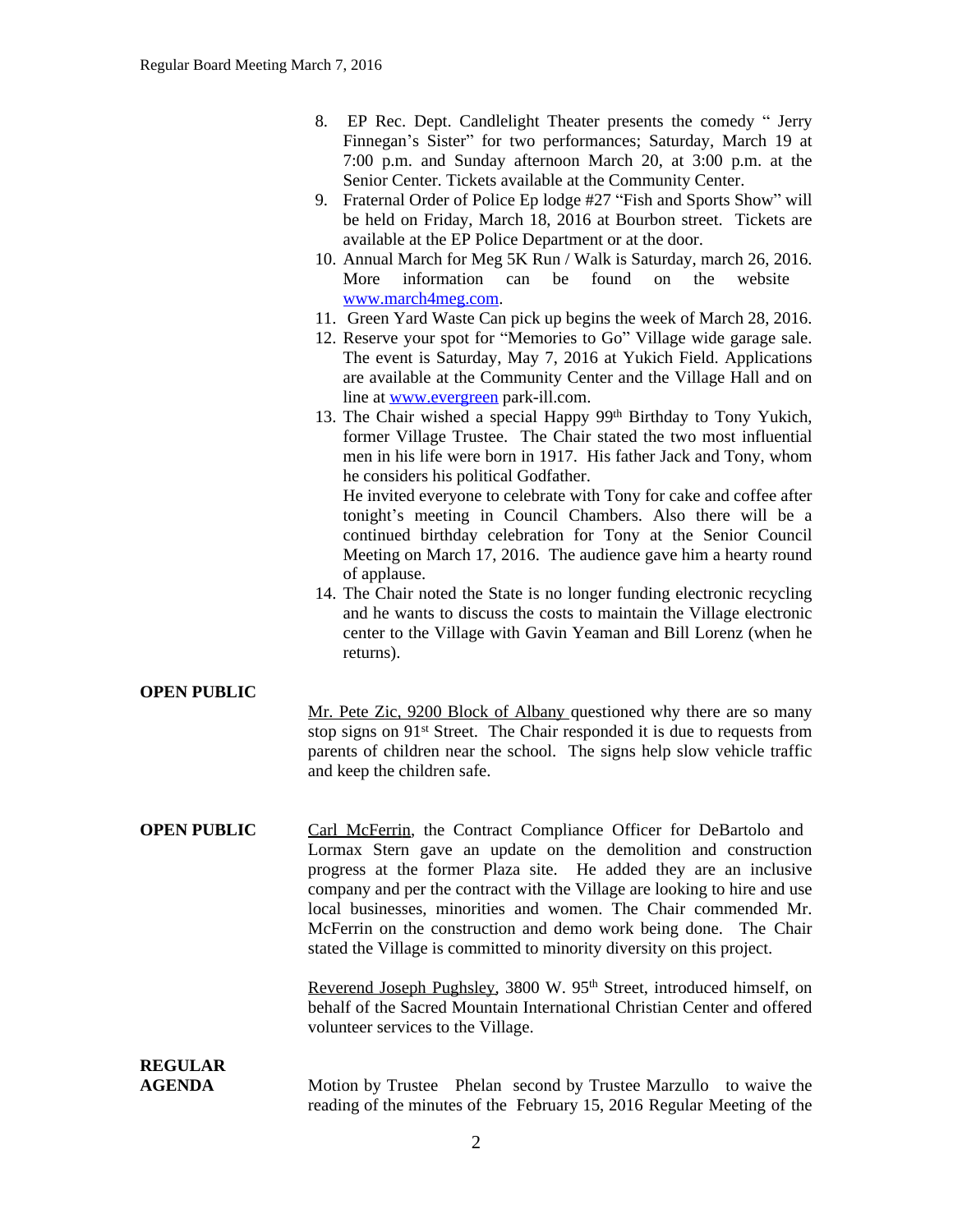President and Board of Trustees and approved as presented was passed by unanimous voice vote and so ordered by the Chair.

| <b>RESOLUTION</b>                 |                                                                                                                                                                                                                                                                                                                                                                                                                                                                                                                                                                                                                                                                                |
|-----------------------------------|--------------------------------------------------------------------------------------------------------------------------------------------------------------------------------------------------------------------------------------------------------------------------------------------------------------------------------------------------------------------------------------------------------------------------------------------------------------------------------------------------------------------------------------------------------------------------------------------------------------------------------------------------------------------------------|
| $NO. 9-2016$                      | Motion by Trustee McKeown second by Trustee McQuillan to approve<br><b>Resolution NO. 9-2016</b> with expenditures of the General Corporate<br>Fund of $$540,117.37$ and Sewer and Water Fund in the amount of $$$<br>and the $95th$ Street TIF \$ 84,788.88<br>37,207.66<br>and the Capital<br>Improvement Fund \$28,938.56 and the Self Insurance Fund, \$35,430.74<br>and the Street Bond Fund, \$14,250.00 a total of \$740,733.21. Upon roll<br>call, voting YES: Trustees Kyle, Marzullo, McQuillan, Keane,<br>McKeown and Phelan; voting NO: NONE. The motion was passed and<br>so ordered by the Chair.                                                                |
| <b>WATER</b><br><b>COLLECTORS</b> |                                                                                                                                                                                                                                                                                                                                                                                                                                                                                                                                                                                                                                                                                |
| <b>REPORT</b>                     | Motion by Trustee Kyle second by Trustee Marzullo to approve the<br>Water Collector's report for February 2016 for information and file in<br>the amount of $$683,116.45$ . The motion was passed by unanimous voice<br>vote and so ordered by the Chair.                                                                                                                                                                                                                                                                                                                                                                                                                      |
| <b>VILLAGE</b>                    |                                                                                                                                                                                                                                                                                                                                                                                                                                                                                                                                                                                                                                                                                |
| <b>COLLECTORS</b>                 |                                                                                                                                                                                                                                                                                                                                                                                                                                                                                                                                                                                                                                                                                |
| <b>REPORT</b>                     | Motion by Trustee McKeown second by Trustee Keane to approve the<br>Village Collector's report for February 2016 for information and file in<br>the amount of $$1,245,274.75$ . Clerk's note ** this figure was the<br>revised amount reported on 3/14/16. The motion was passed by<br>unanimous voice vote and so ordered by the Chair.                                                                                                                                                                                                                                                                                                                                       |
| <b>ORDINANCE</b>                  |                                                                                                                                                                                                                                                                                                                                                                                                                                                                                                                                                                                                                                                                                |
| NO. 6-2016                        | Motion by Trustee McQuillan second by Trustee Phelan to approve<br><b>ORDINANCE NO. 6-2016, " AN ORDINANCE AMENDING</b>                                                                                                                                                                                                                                                                                                                                                                                                                                                                                                                                                        |
|                                   | <b>CHAPTER 13, VEHICLES AND TRAFFIC, ARTICLE XIII,</b>                                                                                                                                                                                                                                                                                                                                                                                                                                                                                                                                                                                                                         |
|                                   | <b>AUTOMATED TRAFFIC LAW ENFORCEMENT SYSTEM, OF</b><br><b>THE EVERGREEN PARK MUNICIPAL CODE."</b> The Chair<br>explained this allows for a private company to do a detailed survey for<br>future locations for the installation of traffic cameras. Upon roll call,<br>voting YES: Trustees Marzullo, McQuillan, Keane, McKeown, Phelan<br>and Kyle; voting NO: NONE. The motion was passed and so ordered by<br>the Chair.                                                                                                                                                                                                                                                    |
| <b>ORDINANCE</b>                  |                                                                                                                                                                                                                                                                                                                                                                                                                                                                                                                                                                                                                                                                                |
| NO. 7-2016                        | Motion by Trustee McQuillan second by Trustee Kyle<br>to approve<br><b>ORDINANCE NO. 7-2016, "AN ORDINANCE OF THE VILLAGE</b><br>OF EVERGRE PARK APPROVING A PURCHASE AND SALE<br><b>AGREEMENT FOR THE PURCHASE OF THE PROPERTY</b><br><b>LOCATED AT 9604 SOUTH KEDZIE AVENUE, EVERGREEN</b><br><b>PARK, ILLINOIS."</b> Trustee Marzullo asked if it will be rental property.<br>The Chair answered no. The plans are to demo the vacant building and<br>use it for much needed additional public parking. Upon roll call, voting<br>YES: Trustees McQuillan, Keane, McKeown, Phelan, Kyle; voting NO,<br>Trustee Marzullo. The motion was passed and so ordered by the Chair. |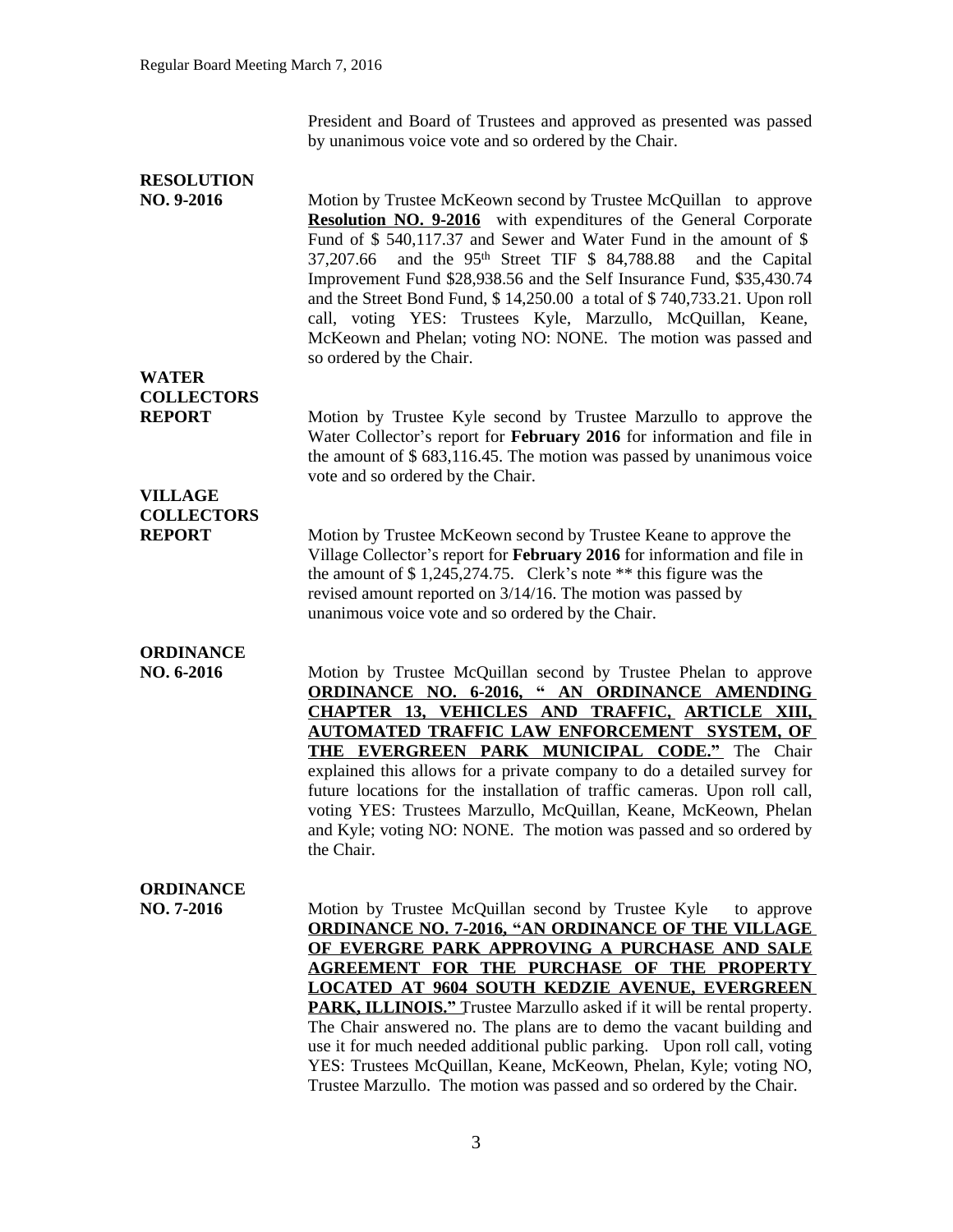## **EPPD CONTRACT**

**EXTENSION** Motion by Trustee Marzullo second by Trustee Phelan to approve the Agreement between the Village of Evergreen Park and the Combined Counties Police Association Extending the Current Collective Bargaining Agreement for the Period Covering May **1,** 2014 through April 30, 201**7.** The Chair noted this is a one year extension of the existing contract with the Village and Combined Counties. Upon roll call, voting YES: Trustees: Keane, McKeown, Phelan, Kyle, Marzullo and McQuillan; voting NO: NONE. The motion was passed and so ordered by the Chair.

#### **BUSINESS CERTIFICATES** NONE.

#### **EPPD ANNUAL FIRE DEPT. REPORT**

The Chair thanked the men and women of the Evergreen Park Fire Department for their dedication to the people of Evergreen Park.

He introduced Evergreen Park Fire Chief, Ron Kleinhaus who gave highlights from the Evergreen Park Fire Department annual report for the year 2015. Chief Kleinhaus reported fire losses were down for 2015 at \$186,880.00. The Fire Department responded to 898 fire calls and 2881 calls for service. This is an increase of 153 responses compared to the year 2014. The Snorkel Squad was featured on the NBC television show, "Chicago Fire".

The Chief reported the EPFD loss of two outstanding Fire Department personnel. Captain Shawn McHale a 27 year veteran of the EP Fire Department who suffered a heart attack. Tragically killed in the line of duty was Firefighter Dan Capuano a 16 year veteran of the Fire Department. The Chief thanked the Board for the recent dedication of the ice rink in Dan's honor.

Mr. Pete Zic, from the audience asked why the Fire Trucks are sent with the ambulance. The Chair answered they act as back up when needed.

## **EPPD (8)**

**VEHICLES** Motion by Trustee McQuillan second by Trustee Phelan to approve the request from Evergreen Park Police Chief Saunders for the purchase of (8) eight new police vehicles (2016 Utility Ford Interceptors) from Currie Motors in the amount of \$27,076.00 per vehicle, (8) units total price \$ 216,608.00. Due to the current budget issues in Springfield there is no State Purchasing available for these units. This is a budgeted item. Upon roll call, voting YES: Trustees McKeown, Phelan, Kyle, Marzullo, McQuillan, and Keane; voting NO: NONE. The motion was passed and so ordered by the Chair.

### **ENGINEER'S**

**REPORT** Tim Klass stated he had no report.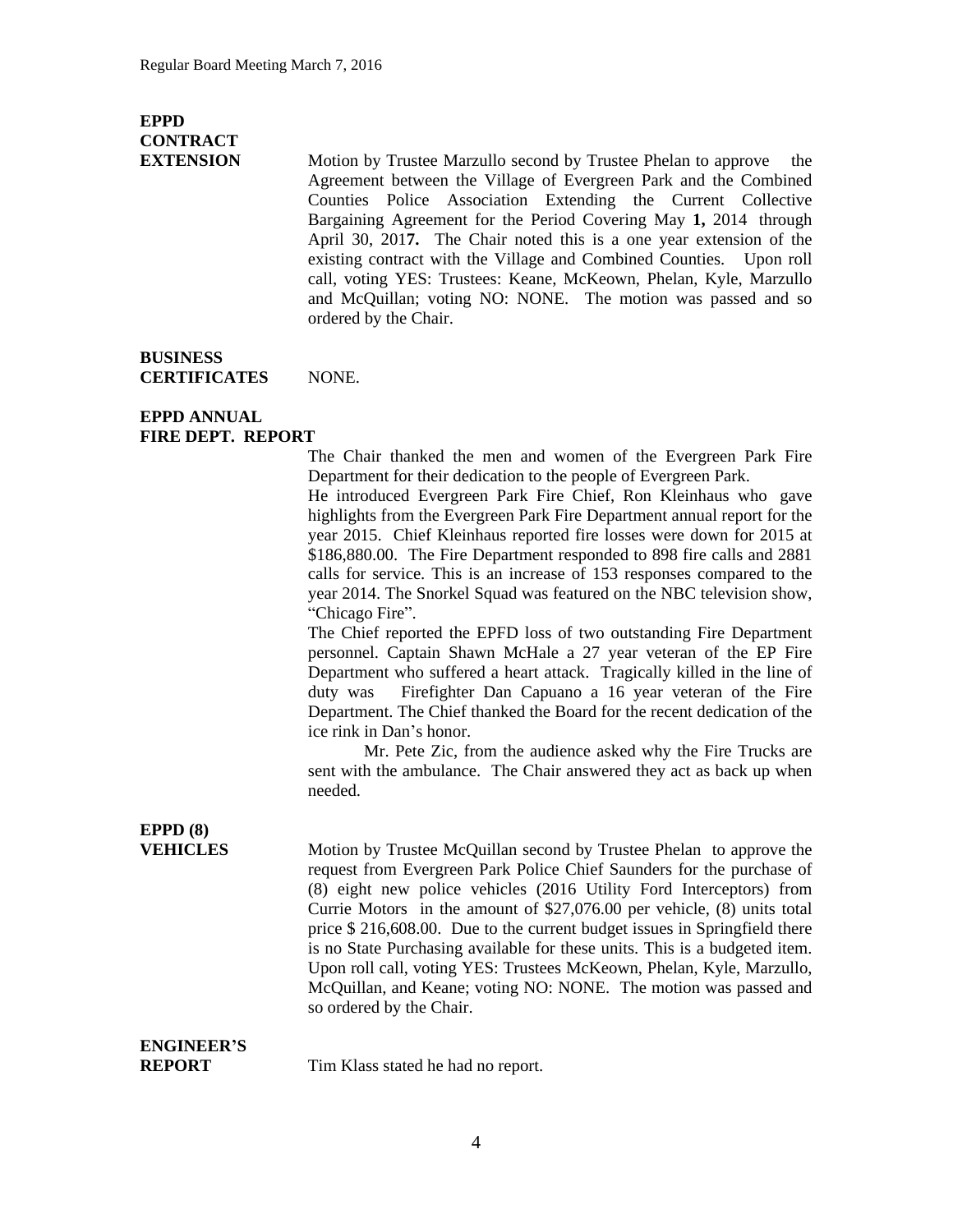| <b>ATTORNEY</b><br><b>REPORT</b>        | Attorney Cainkar stated had no report.                                                                                                                                                                                                                                                                                                                                                                                                                                                                                                                                                                                                                         |
|-----------------------------------------|----------------------------------------------------------------------------------------------------------------------------------------------------------------------------------------------------------------------------------------------------------------------------------------------------------------------------------------------------------------------------------------------------------------------------------------------------------------------------------------------------------------------------------------------------------------------------------------------------------------------------------------------------------------|
| <b>DEPT HEADS</b>                       | The Chair stated Mr. Jim Feltz, Youth Director is trying secure two<br>additional babysitting classes this spring/summer. Monday, March 28,<br>2016 is the scheduled clean up date for local teens and some adults.                                                                                                                                                                                                                                                                                                                                                                                                                                            |
|                                         | Mr. Dennis Duffy, Recreation Director stated the ice rink is officially<br>closed due to current warm weather. Indoor soccer has 194 boys and<br>girls. The team won the Marist 3 on 3 tournament and has qualified for<br>the National Championship July 30 thru August 5, 2016. The Rec. Dept.<br>is hosting first time ever outdoor spring soccer for boys and girls which<br>begin in May 2016. The Easter Happening will be Saturday, March 19,<br>from 10:00 a.m. to 11:30 a.m. at the Community Center.                                                                                                                                                 |
| <b>BIDS</b>                             |                                                                                                                                                                                                                                                                                                                                                                                                                                                                                                                                                                                                                                                                |
| <b>FLATBED</b><br><b>TRAILER</b>        | Motion by Trustee Phelan second by Trustee McQuillan to approve the<br>request of PW Director Lorenz for a 2016-62,000 GVWR flatbed trailer<br>for the Water Management Department in the amount of \$18,550.00.<br>This will replace a damaged 1992 tag trailer and it is a budgeted item.<br>Trustee Kyle questioned why there were no other bids for this item. The<br>Chair stated this is a specialty item for water management equipment and<br>difficult to find other bid prices. Upon roll call, voting YES: Trustees<br>Phelan, Kyle, Marzullo, McQuillan, Keane and McKeown; voting NO:<br>NONE. The motion was passed and so ordered by the Chair. |
| <b>TRACTOR</b><br><b>TRAILER</b>        | Motion by Trustee Marzullo second by Trustee McQuillan to approve the<br>request of PW Director Lorenz for a New 2016 Holland B95C Tractor<br>Loader Backhoe for the Water Management Department in the amount of<br>This is a budgeted item. Upon roll call, voting YES:<br>\$87,328.00.<br>Trustees Kyle, Marzullo, McQuillan, Keane, McKeown and Phelan;<br>voting NO: NONE. The motion was passed and so ordered by the Chair.                                                                                                                                                                                                                             |
| <b>SANITARY</b><br><b>SEWER 2016</b>    | Motion by Trustee Kyle second by Trustee McKeown to approve the<br>request of PW Director Lorenz to award the 2015 CDBG Sanitary Sewer<br>Lining Project $#$ 1507-013 to the lowest bidder,<br>Insituform<br>Technologies, LLC in the amount of \$99,000,000. This is a budgeted<br>item and funded 100% by CDBG monies. Upon roll call, voting YES:<br>Trustees Marzullo, McQuillan, Keane, McKeown, Phelan and Kyle;<br>voting NO: NONE. The motion was passed and so ordered by the Chair.                                                                                                                                                                  |
| <b>LANDSCAPE</b><br><b>RIGHT OF WAY</b> | Motion by Trustee Marzullo second by Trustee Kyle to approve the<br>request of PW Director Lorenz to award 2016 Landscape and Right of<br>Way Maintenance to the lowest bidder, Herrera Landscape, Inc. in the<br>amount of \$37,182.08. Trustee Phelan questioned if we worked with this                                                                                                                                                                                                                                                                                                                                                                      |